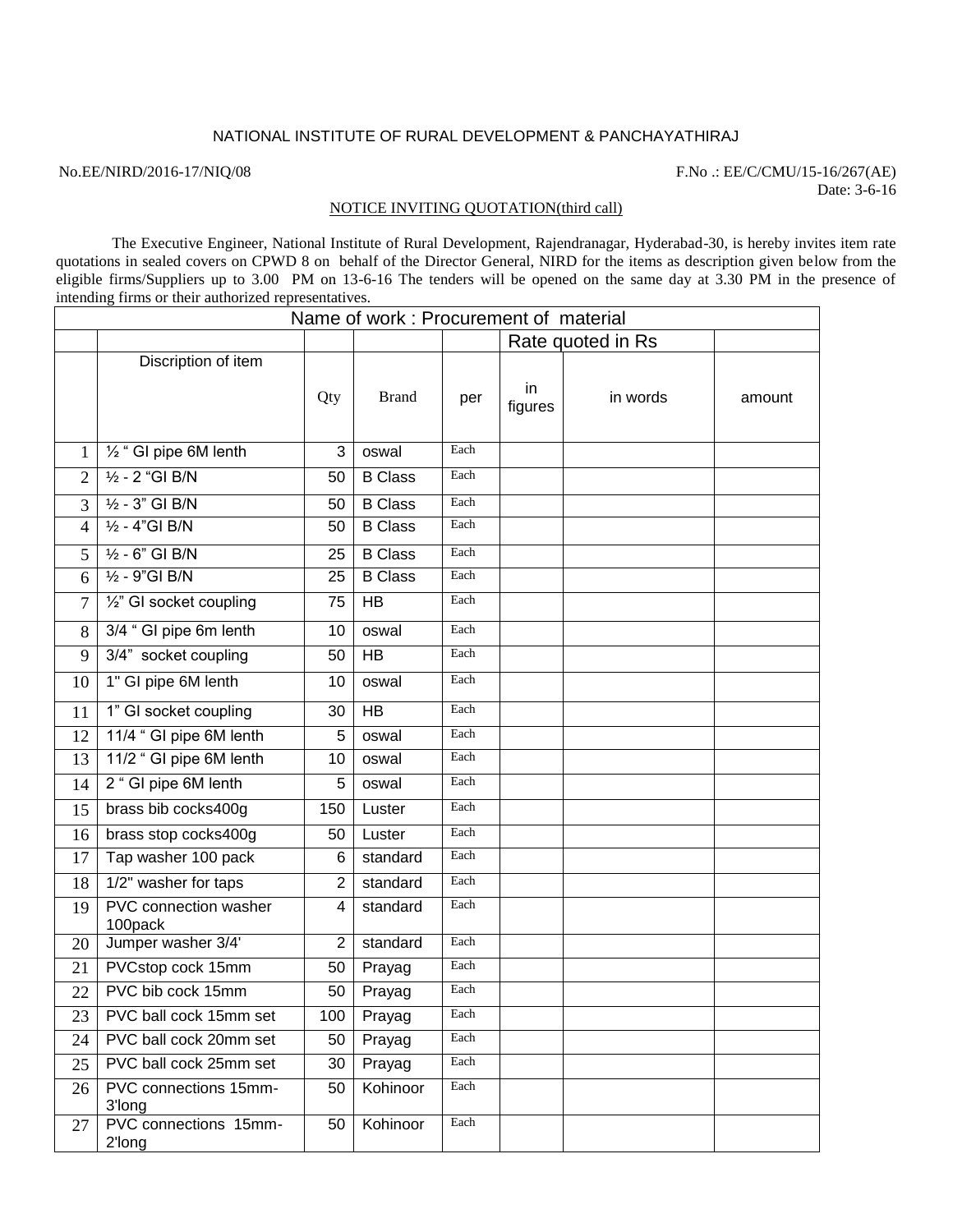| 28      | PVC connections15mm-1<br>$1/2$ long | 100             | Kohinoor            | Each |       |       |
|---------|-------------------------------------|-----------------|---------------------|------|-------|-------|
| 29      | PVC health facit gun                | 36              | standard            | Each |       |       |
| 30      | UPVC 15mm pipe 6meter               | 10              | ashirwad/<br>Astral | Each |       |       |
| 31      | UPVC 20mm pipe 6meter               | 10              | ashirwad/<br>Astral | Each |       |       |
| 32      | UPVC 25mm pipe 6meter               | 10 <sup>°</sup> | ashirwad/<br>Astral | Each |       |       |
| 33      | UPVC socket 15mm                    | 10              | ashirwad/<br>Astral | Each |       |       |
| 34      | UPVC socket 20mm                    | 10              | ashirwad/<br>Astral | Each |       |       |
| 35      | UPVC socket 25mm                    | 10              | ashirwad/<br>Astral | Each |       |       |
| 36      | UPVC elbow 15mm                     | 10              | ashirwad/<br>Astral | Each |       |       |
| 37      | UPVC elbow 20mm                     | 10              | ashirwad/<br>Astral | Each |       |       |
| 38      | UPVC elbow 25mm                     | 10              | ashirwad/<br>Astral | Each |       |       |
| 39      | UPVC Tee 15mm                       | 10              | ashirwad/<br>Astral | Each |       |       |
| 40      | UPVC Tee 20mm                       | 10              | ashirwad/<br>Astral | Each |       |       |
| 41      | UPVC Tee 25mm                       | 10              | ashirwad/<br>Astral | Each |       |       |
| 42      | UPVC Union 15mm                     | 10              | ashirwad/<br>Astral | Each |       |       |
| 43      | UPVC Union 20mm                     | 10              | ashirwad/<br>Astral | Each |       |       |
| 44      | <b>UPVC</b> Union 25mm              | 10              | ashirwad/<br>Astral | Each |       |       |
| 45      | UPVC 1/2" 45 elbow                  | 10              | ashirwad/<br>Astral | Each |       |       |
| 46      | UPVC 3/4" 45 elbow                  | 10              | ashirwad/<br>Astral | Each |       |       |
|         | 47   UPVC 1' 45 elbow               | 10 <sup>1</sup> | ashirwad/<br>Astral | Each |       |       |
| 48      | UPVC 3/4 -1/2" M elbow              | 10              | ashirwad/<br>Astral | Each |       |       |
| 49      | UPVC 3/4 -1/2" M tee                | 10              | ashirwad/<br>Astral | Each |       |       |
| 50      | UPVC 3/4 -1/2" MFTA                 | 10              | ashirwad/<br>Astral | Each |       |       |
| 51      | UPVC 3/4 -1/2" MMTA                 | 10              | ashirwad/<br>Astral | Each |       |       |
| 52      | brass spindle for 400grms<br>taps   | 50              | standard            | Each |       |       |
| 53      | brass spindle (<br>forcelin/lever)  | 50              | standard            | Each |       |       |
|         |                                     |                 |                     |      | total |       |
| (Rupees |                                     |                 |                     |      |       | only) |

1. Materials supplied should be ISI approved /Confirmed to ISI standard.

2. The material should be supplied at site as directed by the Engineer-In-Charge in good condition and nothing extra will be paid for transportation, rate should be quoted inclusive of all taxes.

- 3. The tenderers are advised to inspect the site before quoting for the work.
- 4. The material should be supplied within seven days from the date of receipt of the supply order

5. Those who are already working with Central/State Government Organization having requisite experience also eligible.